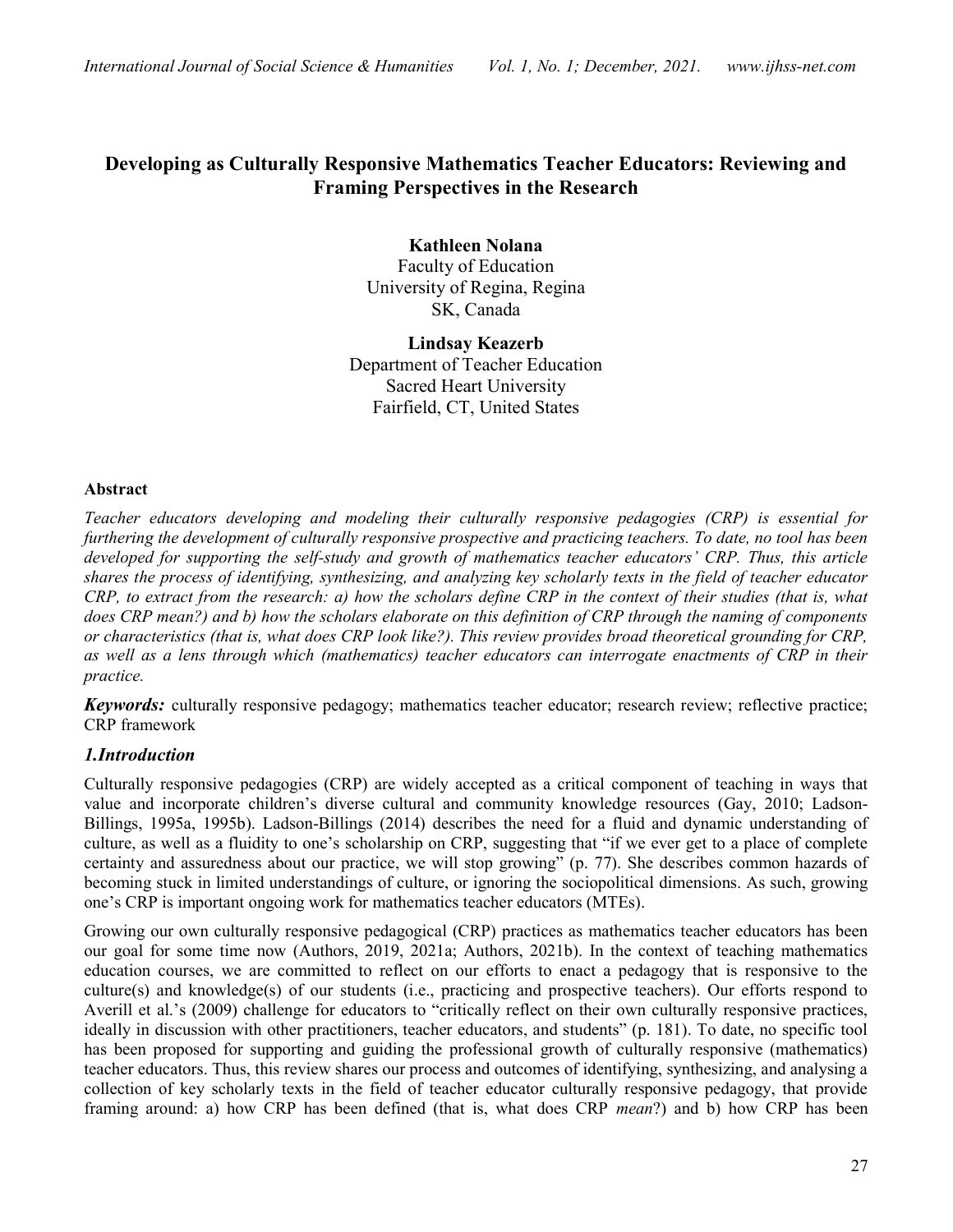described through the naming of dimensions, components, characteristics, or questions (that is, what does CRP look like?).

## 2. Background and Context

Research on CRP in mathematics teacher education has primarily focused on the CRP of prospective/practicing teachers (PTs) (e.g., Willey & Drake, 2013) and/or the mathematics curriculum (e.g., Aguirre & Zavala, 2013), rather than that of MTEs. However, we support Han et al.'s (2014) claim that an essential element of teacher educators' efforts to support the development of PTs' CRP is to examine and model their own CRP.

While Ladson-Billing's (1995a, 1995b) original theory was termed culturally *relevant* pedagogy, the varied implementation and execution of CRP inspired revisions to this term, which have included culturally responsive (Gay, 2010) and culturally sustaining pedagogies

(Alim & Paris, 2017)— terms created to further clarify the intention of the pedagogy and to respond to the "misunderstood" and "neglected" dimensions of culturally relevant pedagogy, progress which Ladson-Billings herself has validated (2014, 2017). Thus, in seeing these terms as sharing an intended meaning and goal of supporting the mission of responding to and sustaining cultural pluralism, we use the general term culturally responsive pedagogies to encompass the varied terms.

To initiate the development of an MTE self-study framework for growing CRP (Authors, 2021a), we began searching for existing frameworks designed for analyzing CRP in mathematics teacher education. While we found several existing frameworks for use by MTEs to develop PTs' culturally responsive practices (see, for example, Aguirre & Zavala, 2013; Gallivan, 2017), we were not successful in locating a framework for explicit use by MTEs to reflect upon their own practices as culturally responsive pedagogues. Some of the questions posed by existing PT-focused frameworks (for example, "How does my lesson make student thinking/understanding visible and deep? (Aguirre & Zavala, 2013, p. 183)) could make valuable contributions to our MTE self-study framework for growing CRP. Nonetheless, developing an explicit framework for MTEs is a response to calls for MTEs to model and promote culturally responsive practices in their teacher education classrooms.

As we began attempts to develop such a framework for MTE self-study of CRP, we embraced the powerful influence of the work of Ladson-Billings on our own conceptualizations of CRP, specifically Ladson-Billings' 3 critical components of culturally relevant teaching: Academic success, cultural competence, and sociopolitical consciousness (Ladson-Billings, 1995b, 2006). We deliberately foregrounded this third component of sociopolitical consciousness, since it has been shown to be an often-neglected component of Ladson-Billing's (1995b, 2006, 2014, 2017) theory of CRP. Ladson-Billings (2014) states: "Even when people have demonstrated a more expansive knowledge of culture, few have taken up the sociopolitical dimensions of the work, instead dulling its critical edge or omitting it all together." (p.77) Thus, as MTEs, we are urged "to sharpen our sociopolitical lenses in order to notice and disrupt manifestations of privilege and oppression in mathematics education" (Willey & Drake, 2013, p. 68).

As a result of our reflections on the absence of an MTE self-reflection framework, and the tendency to neglect critical components of CRP, we recognized the need to conduct a review of existing frameworks and perspectives, to provide theoretical grounding from the research and methodological work on CRP in mathematics education and teacher education (e.g., Gay, 2010; Gist, 2014; Gutiérrez, 2012; Ladson-Billings, 1995b). In this paper we present the outcome of an examination of the ways CRP is defined and described through components, characteristics, or questions within existing research and theory on CRP.

### 3. Methodology and Methods: The Review Process

The published literature in the area of CRP is extensive. As noted by Young (2010) with regard to research in the area of CRP, "[t]he void in scholarly research is not in the knowledge of theories but in the knowledge of how to implement them, particularly in a way that has a wide-reaching and sustainable impact on teacher education" (p. 259). Moreover, Sleeter (2012) suggests it is critical for this research "to attend to two related issues. The first is describing and clarifying what culturally responsive pedagogy means and looks like in any given study…The second related issue that warrants attention is the cultural context(s) of students, and how a given conception of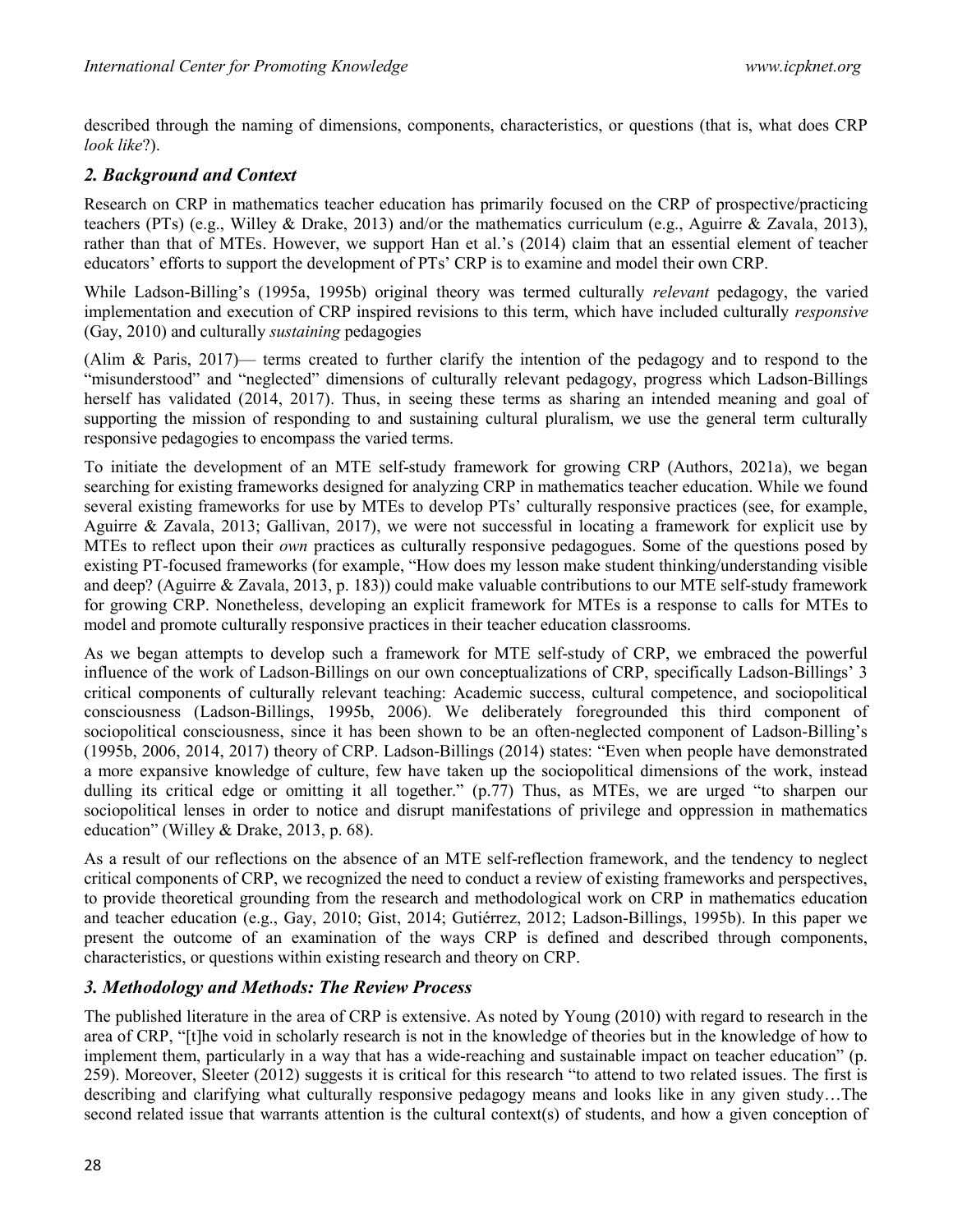culturally responsive pedagogy derives from or fits that context" (p. 576). These issues – what CRP means, what CRP looks like, and attending to the cultural contexts – form the structure of our review.

In recognizing the need to narrow down the field of research texts, and to select only those texts (peer-reviewed journal articles and book chapters) that would advance our overall goal of constructing a MTE self-study framework, we identified two selection criteria to guide us. First, we searched for literature which presented example frameworks in use, either original frameworks proposed by the researchers or a set of guiding questions related to developing or identifying CRP in the classroom. Since not all relevant texts included existing frameworks, we expanded this criterion to include texts which presented a very clear theoretical and methodological grounding for their work and which were widely cited in the field of CRP. Second, we realized that keeping our focus specific to the context of mathematics teacher educators was quite limiting, so we included literature which also focused on the practices of teacher educators in general. In the end, we settled on 25 research texts that match our outlined selection criteria and provide substantial foundation for developing a comprehensive MTE self-study framework.

As mentioned previously, the review of frameworks and perspectives of CRP that we present here was structured by two overarching goals. The first goal was to explore and document how each scholar defines CRP; that is, what does CRP mean? Similar to Young (2010), we felt that even though research on CRP is theoretically rich and innovative, our experience "demonstrated how inconsistently culturally relevant pedagogy has been defined and utilized in scholarly research" (p. 249). Thus, as part of developing a CRP-focused self-study framework, we identify clear definitions or meanings that we draw on. Thus, the first part of this review offers a selection of key definitions of CRP drawn from the literature.

The second goal of this review was to explore and document how each of the scholars elaborate on their definitions of CRP through naming dimensions (or components, characteristics or questions); that is, what does CRP look like? Given that our goal was to mine ideas from the literature to develop a reflective framework, we focused less on other aspects of the studies, such as the data and analysis. We were more concerned with unpacking conceptions and dimensions of CRP, such that this review can provide guidance in response to the matter that "what it means to be a culturally relevant pedagogue is widely misconceived by scholars and practitioners alike" (Young, 2010, p. 249). As noted previously, we were interested in exploring more deeply how the often-neglected sociopolitical perspectives (Ladson-Billings, 2014, 2017) might inform self-reflection of CRP.

### 4. Classification of Research Texts: The Review

This review of frameworks and perspectives shares our process of identifying, synthesizing, and analysing a collection of key scholarly texts in the field of culturally responsive pedagogy, with the two overarching goals of extracting from the research: a) how the scholars define CRP in the context of their studies (that is, what does CRP mean?) and b) how the scholars elaborate on this definition of CRP through the naming of dimensions, components, characteristics, or questions (that is, what does CRP look like?).

#### 4.1 How is Culturally Responsive Pedagogy Defined?

The first goal of our review was to explore and document how the scholars define CRP in their own research studies; that is, what does CRP mean? We initiate this task with the theoretical model of culturally relevant pedagogy set forth by Ladson-Billings (1995), since her grounded theories have been widely cited and have stood the test of time informing our own work in culturally relevant/responsive pedagogies.

A next step for positing effective pedagogical practice is a theoretical model that not only addresses student achievement but also helps students to accept and affirm their cultural identity while developing critical perspectives that challenge inequities that schools (and other institutions) perpetuate. I term this pedagogy, culturally relevant pedagogy. (Ladson-Billings, 1995, p. 469).

Since the development of this theoretical model, Ladson-Billings' ideas of culturally relevant pedagogy have garnered widespread attention. Yet Ladson-Billings (2006) notes that a common misperception of teachers is a focus on what lessons and activities we do with our students, rather than a reframing of "how we think" (p. 30).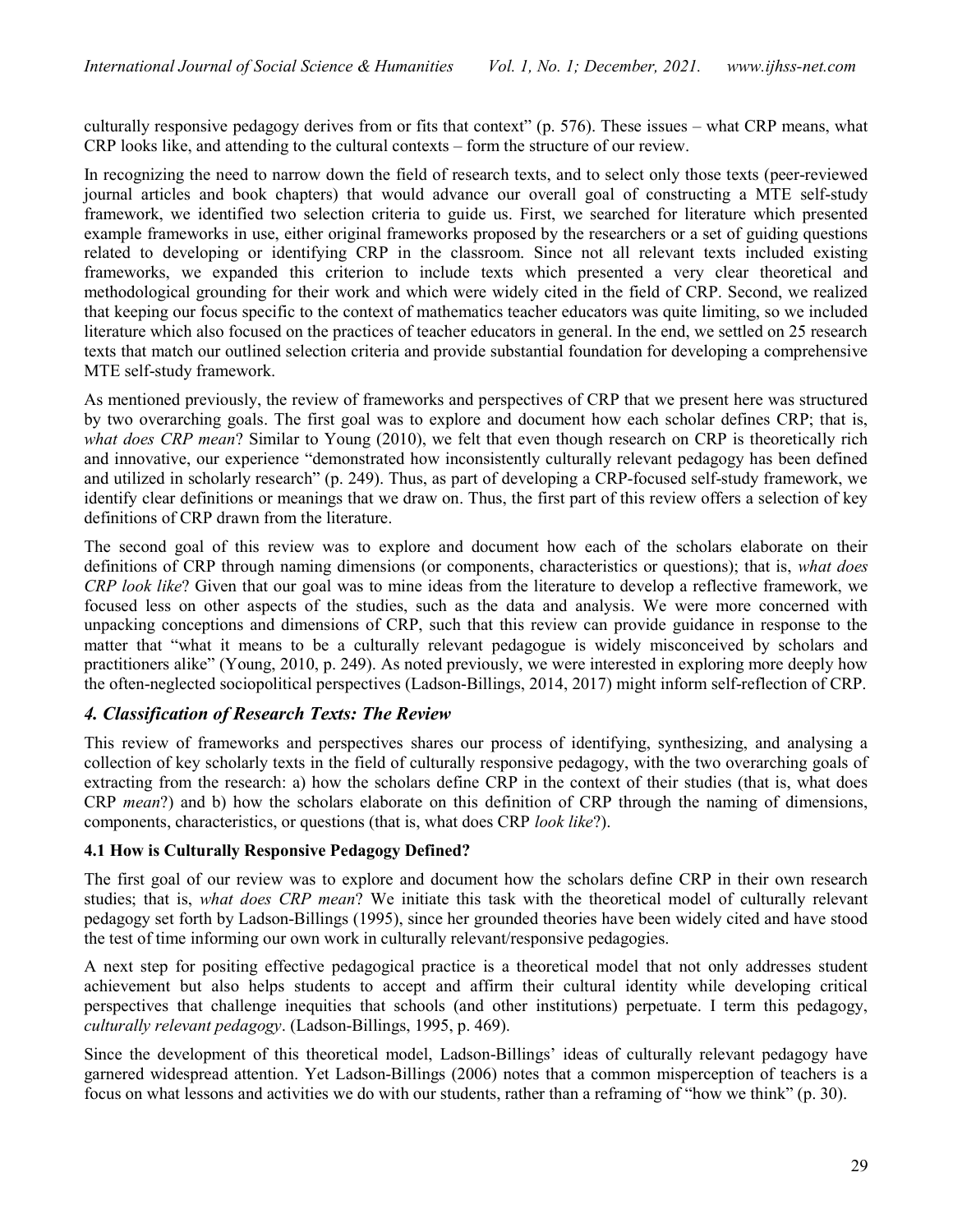Instead of the specific lessons and activities that we select to fill the day, we must begin to understand the ways our theories and philosophies are made to manifest in the pedagogical practices and rationales we exhibit in the classroom." (p. 30)

Echoing these ideas, Gay (2018) proposes that CRP "is the behavioral expressions of knowledge, beliefs, and values that recognize the importance of racial and cultural diversity in learning" (pp. 36-37).

Ladson-Billings delineates three components of CRP: academic success (i.e. student learning), cultural competence, and sociopolitical consciousness (Ladson-Billings, 2006). We have found these three components to be highly informative in our own work. As noted earlier, the third component, developing sociopolitical consciousness, is particularly important for applying a critical lens to how our thinking, our theories, and our philosophies manifest themselves in the classroom. This third element, however, is sometimes neglected in CRP work, as it diverges from the superficial versions of CRP that have gained broad appeal and acceptance within the dominant paradigm (Ladson-Billings, 2014).

The work of Gay (2018) on culturally responsive pedagogy is also widely cited and influential to conceptualizations of CRP. Approaching a definition for CRP from a contextual, instead of content-based, angle, Gay offers a set of four overarching contexts within which we could define CRP: a) social contexts, b) the students, c) the curriculum, d) instruction. This offers us a set of contexts for examining our own teaching with the lens of making it more culturally responsive.

A second layer of our conceptualization of CRP involves explicitly examining and emphasizing the critical lens for a continuously improving CRP. Ladson-Billings (2006) suggests that developing sociopolitical consciousness involves educating oneself about both the sociopolitical issues of the local school community and of the larger world that affect students' lives, and incorporating those issues into the curriculum in order to help students learn to better understand and critique their world. This attention to the critical component of CRP parallels the work of Gutiérrez (2012) on equity within the field of mathematics education. Gutiérrez sheds light on the ways dominant perspectives of equity fail to consider the "critical dimensions" of equity. She suggests that addressing equity must include consideration of four dimensions: access, achievement, identity, and power. Like the critical dimensions of CRP, however, the two critical dimensions of equity (identity, power) are often neglected, while the "dominant dimensions" of equity (access, achievement) and CRP (academic success) are widely accepted and more visible in both research and practice.

The widespread adoption of oversimplified versions of CRP and equity is dangerous. We risk becoming complacent with less robust forms of CRP— versions that distract from the absence of critical components and allow inequitable and biased pedagogies to silently persist. We find the critical elements of developing sociopolitical consciousness in CRP (Ladson-Billings, 2006) and the identity and power dimensions of equity (Gutiérrez, 2012) to be useful indicators for gauging work in CRP. For instance, in our initial review of existing frameworks of CRP, we found that often "something felt missing," and through an analysis of the framework components, we found the critical lens was incomplete.

A third layer in our conceptualization of how CRP is defined is the self-critical approach to examining our practices as white female MTEs attending to our white lenses. We take up the proposition of Chen, Nimmo, and Fraser (2009) for a "pedagogy [where] educators actively seek to counter patterns of institutional bias based on social differences and are proactive in creating classroom environments that reflect the diverse histories and cultures of all learners" (p. 101). Drawing on other research to inform their work (see, for example, Wolpert, 2005), Chen et al. present four anti-bias goals to guide educators' efforts:

(1) to nurture the construction of a knowledgeable, confident identity as an individual and as a member of multiple cultural groups; (2) to promote comfortable, empathetic interactions with people from diverse backgrounds; (3) to foster each child's ability to critically think about bias and injustice; and (4) to cultivate each child's ability to stand up for herself or himself, and for others, in the face of bias and injustice. (p. 101)

These anti-bias goals emerged out of Wolpert's (2005) research with young children. These goals remind us, as teacher educators who work with PTs who will work with young children, that we must be diligent in reflecting on our own identity development, including our understandings and experiences of diversity and bias. While our approach in this review is primarily centered on the language of culturally responsive/relevant/sustaining, these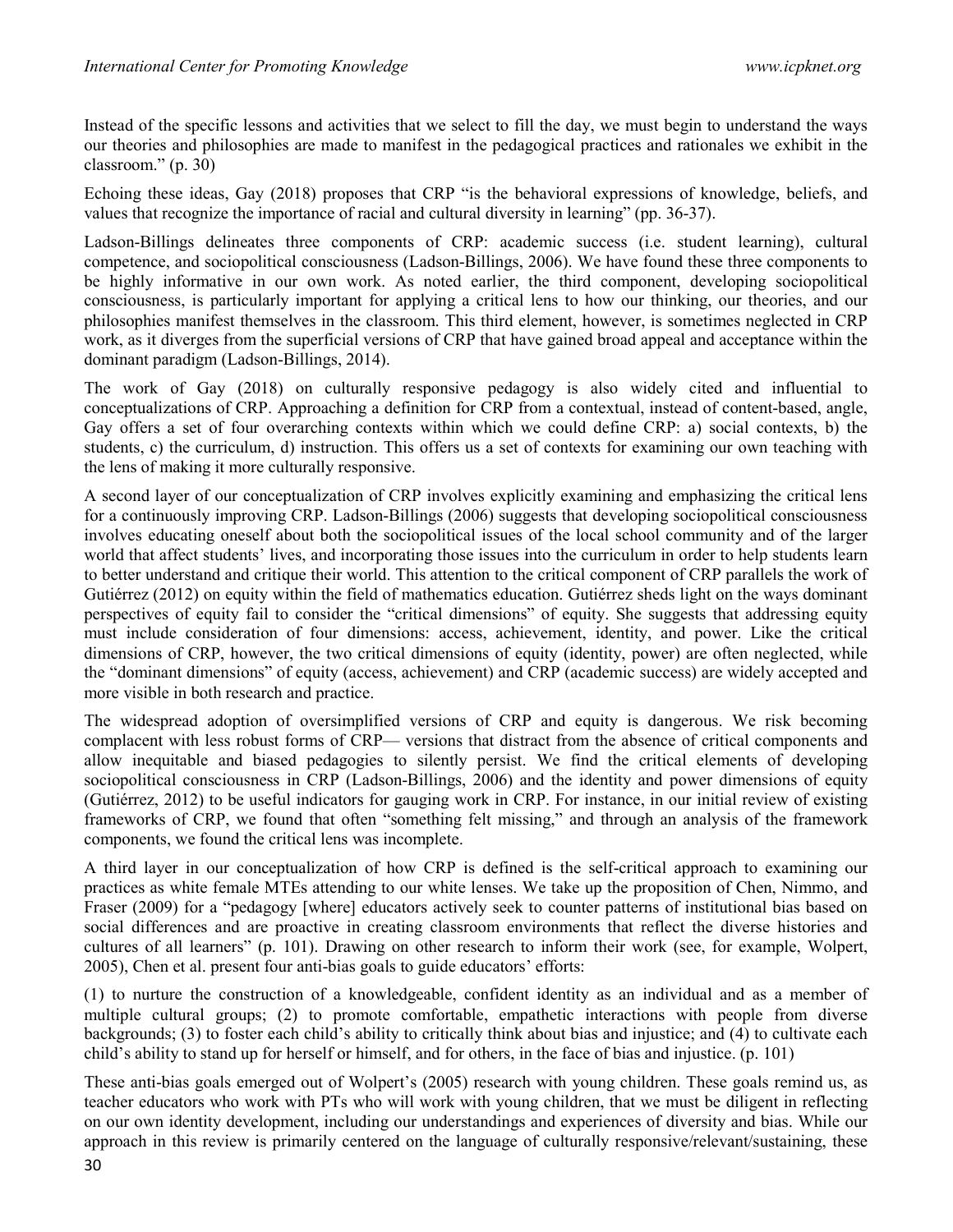anti-bias goals speak to our desire to forefront the importance of the development of sociopolitical consciousness (Ladson-Billings, 2006) in both ourselves and our students. Moreover, research into anti-bias curriculum impacts our own development as MTEs (see also, Lin et al., 2008). Hence, we include Chen et al.'s ant-bias goals here to signal its key contribution in our conceptualization for how CRP is defined.

Finally, a fourth layer of our conceptualization of CRP is the work of culturally sustaining pedagogies (Alim & Paris, 2017), founded upon Ladson-Billings' (1995b) theory of CRP. Culturally sustaining pedagogies (CSP) offers "loving critiques" (for example, critical reflexivity on cultural practices) pointing to the need for rethinking and reconceptualizing the dominant, more widely accepted, versions of CRP. Alim and Paris (2017) emphasize the critical component, critiquing its absence in existing pedagogies, and describing CSP as "at the asset-based, critical pedagogical edge" (p. 12). CSP emphasizes a decentering of whiteness, the white gaze, and the shift to education which "sustains the life way of communities who have been and continue to be damaged and erased through schooling" (p. 1). Others also join in the struggle for the decentering of whiteness (Gist et al, 2019; Sleeter, 2012) as an essential component of conceptualizing CRP in teacher education.

#### 4.2 What Does Culturally Responsive Pedagogy Look Like?

The second overarching goal of our review was to explore and document how the scholars elaborate on their definitions of CRP through the naming of dimensions (components, characteristics, or questions); that is, what does CRP look like? To gain an understanding of what CRP looks like, we processed and categorized the 25 selected research texts based on two descriptive features: the educational context for the research, and the key components or characteristics that the authors of the research text used to describe what CRP looks like; that is, if they offered their own framework or set of guiding questions to explore what CRP looks like in their own contexts. We describe these two descriptive features below and then present the resulting categorization in the form of a summary chart (see Figure 1).

#### 4.2.1 Educational Context

By educational context, we refer to a number of sub-features that describe, for example, the kind of research text, the field, the cultural context, etc. (see the six questions presented below). In other words, educational context consists of a number of characteristics that are important in describing the setting or environment for each of the research texts that we reviewed. Sleeter (2012) reminds us that, while it is important to understand which aspects of CRP might apply across cultural groups and national boundaries, "researchers cannot skip over the task of grounding what [CRP] means in the context being studied" (p. 576). In addition to context or setting, we also draw attention to the many different ways in which the specific content of CRP is being conceptualized across the research texts, as alluded to in the previous section of this paper, where we address how culturally responsive pedagogy is being defined. While we have chosen to adopt the term culturally responsive to describe our pedagogy, we are also fully aware that researchers across the literature select variations on these two words; for example: "cultural synchronization" (Irvine, 1990), "culturally congruent" (Mohatt & Erickson, 1981), "culturally appropriate" (Au & Jordan, 1981), "culturally revitalizing" (McCarty & Lee, 2014), "culturally sustaining" (Paris, 2012), as well as several others (Aronson & Laughter, 2016). In addition, some researchers adopt terms that focus on one or other specific area of CRP; for example, "multicultural teaching, equity pedagogy, … and social justice teaching" (Sleeter, 2012, p. 573).

With this in mind, we examined each of our reviewed research texts to identify the key educational contexts by responding to the following six questions:

- (1) Is the research text presenting an empirical study, a literature review, or a theoretical piece? For this question our aim is to identify the type of research text that we reviewed.
- (2) Is the context of the research text teacher education in general (TE) or mathematics teacher education  $(MTE)$ ? Here, we describe whether the research text focuses on mathematics teacher education specifically, or teacher education in general. In some cases, the research text is from the broader field of mathematics education (ME), and then the text is categorized as MTE or ME in the table.
- (3) Does the research text focus on a specific area of teacher education (for instance, classroom, curriculum, field experience, or professional development) and/or level (age group)? This question acknowledges the fact that teacher education includes both classroom-based experiences as well as non-classroom-based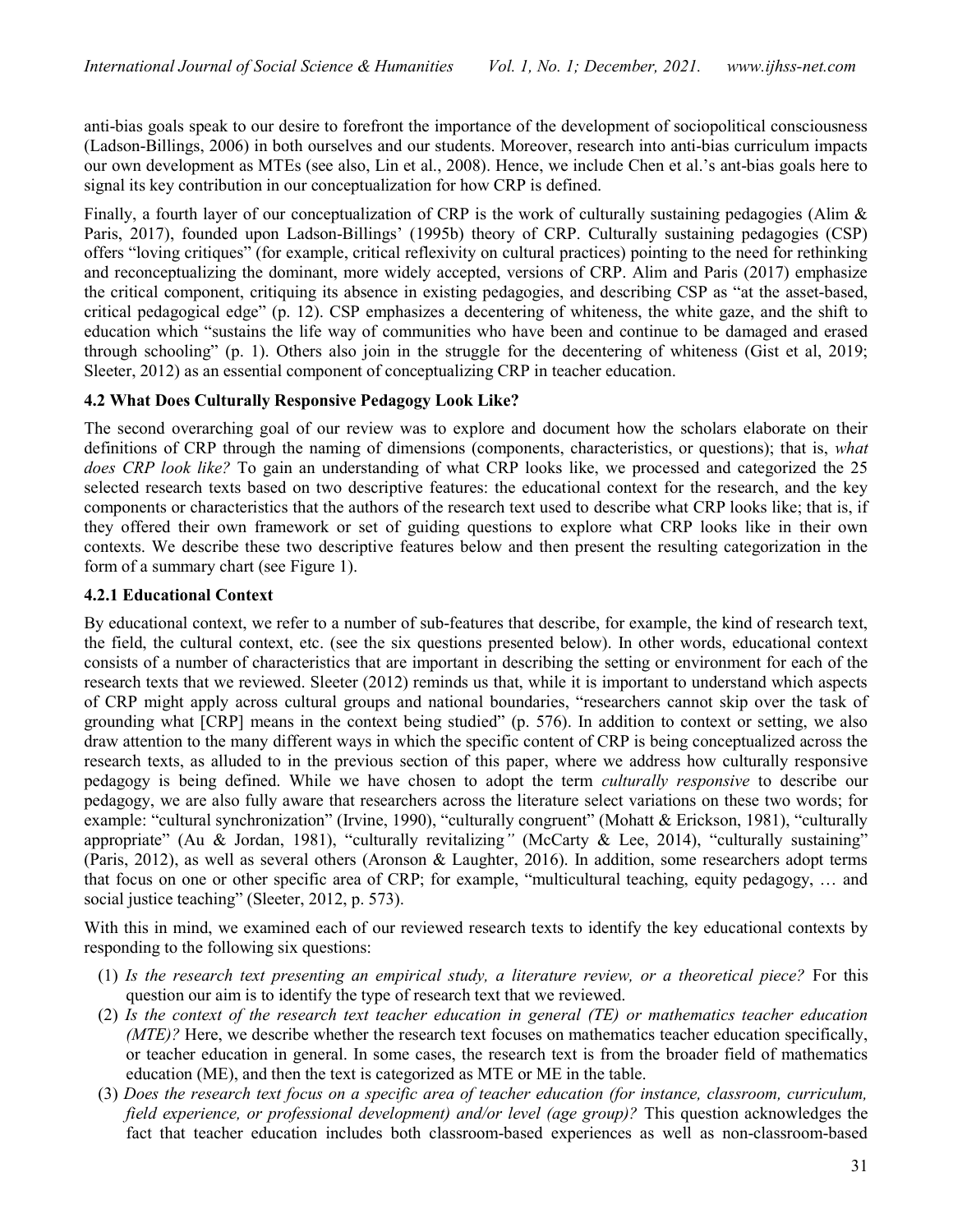experiences such as those based in curriculum design, field experience/practicum, or professional development experiences. In addition to a specific area, the research text may focus on a specific level or age group within teacher education, such as early childhood, elementary, middle years, secondary or university.

- (4) If the research text is an empirical study, who are the research participants (teacher educators, prospective teachers, or practicing teachers)? For this question we provide a description of whether the study focused on participants within a teacher education program (where participants would be teacher educators or prospective teachers) or participants within K-12 schools).
- (5) If the research text is an empirical study, what are the 'cultural' contexts of those involved in the study? For this question, we were interested in understanding whether the study takes place in a monocultural context or if there is a diversity of cultures represented, and to describe what cultures are represented. Here we were limited to the ways that cultural contexts were described by the authors of the research study.
- (6) What is the area of content focus (or sub-field) of CRP? In this question, we refer to the research text's primary area of CRP content focus. That is, authors of the research texts may draw on the term of CRP in general, or they may refer specifically to a focus on equity or Indigenous education, for example. Elsewhere, one of the authors (Author 1, 2020) proposes that CRP in mathematics could be conceptualized as an inclusive term to include a number of mathematics education research subfields: ethnomathematics (EM), critical mathematics (CM), indigenous education (IE), social justice (SJ), language diversity (LD) and equity-based (E-b) approaches. Thus, one goal in this review was to identify the primary sub-field that, we consider, best describes the content (or sub-field) focus for each of the selected research texts. Responses to each of the six questions (where applicable) are presented in the table (Figure 1) through the use of abbreviations, separated by semi-colons.

#### 4.2.2 Key Components or Characteristics

The second descriptive feature to assist us with understanding what CRP looks like in each research text focuses on key components or characteristics. This feature is significant in order to gain an appreciation for what, specifically, each of the research texts offers toward developing an MTE reflective framework and, in particular, a framework with an emphasis on critical consciousness (sociopolitical dimension). That is, we set out to determine if each research text offered their own framework or set of guiding questions and what aspects (if any) of their CRP nurtured and provoked the development of a critical consciousness. Due to space available, we present only brief phrases and/or titles in Figure 1 which point to the specific focus and significance of those frameworks or guiding questions.

|                | <b>Research Text</b>                                                                                       | <b>Educational CONTEXT for research</b>                                                                                                                                                                  |  |
|----------------|------------------------------------------------------------------------------------------------------------|----------------------------------------------------------------------------------------------------------------------------------------------------------------------------------------------------------|--|
|                | Aguirre & Zavala<br>(2013)                                                                                 | Empirical study; MTE; professional development focus; practicing<br>elementary (K-8) teacher participants (6 white (1M, 6F) teachers); CRP<br>[culturally responsive mathematics teaching, CRMT], LD, SJ |  |
|                | <b>COMPONENTS / CHARACTERISTICS of CRP contributing to our framework:</b>                                  |                                                                                                                                                                                                          |  |
|                | The CRMT tool consists of 8 dimensions in total across 4 categories: Mathematical thinking (5 dim:         |                                                                                                                                                                                                          |  |
|                | Intellectual support, depth of student knowledge and understanding, mathematical analysis,                 |                                                                                                                                                                                                          |  |
|                | mathematical discourse and communication, student engagement); Language (1 dim: Academic                   |                                                                                                                                                                                                          |  |
|                |                                                                                                            | language support for ELL); Culture (1 dim: Funds of knowledge/culture/community support); Social                                                                                                         |  |
|                | justice (1 dim: Use of critical knowledge/social justice). (p. 169)                                        |                                                                                                                                                                                                          |  |
| $\overline{2}$ | Alim & Paris $(2017)$                                                                                      | Theoretical; TE; CRP (Culturally sustaining pedagogies, CSP)                                                                                                                                             |  |
|                | <b>COMPONENTS / CHARACTERISTICS of CRP contributing to our framework:</b>                                  |                                                                                                                                                                                                          |  |
|                | 4 parts to their definition of culturally sustaining pedagogy (CSP): To sustain linguistic, literate, and  |                                                                                                                                                                                                          |  |
|                | cultural pluralism; To position dynamic cultural dexterity as a necessary good; To see the outcome of      |                                                                                                                                                                                                          |  |
|                | learning as additive rather than subtractive, whole rather than broken, strengths rather than deficits; To |                                                                                                                                                                                                          |  |
|                | sustain the lifeway of communities who are damaged and erased through schooling. (p. 1)                    |                                                                                                                                                                                                          |  |
|                | <b>AND</b>                                                                                                 |                                                                                                                                                                                                          |  |

Figure 1: What Does Culturally Responsive Pedagogy Look Like? A Summary of 25 Studies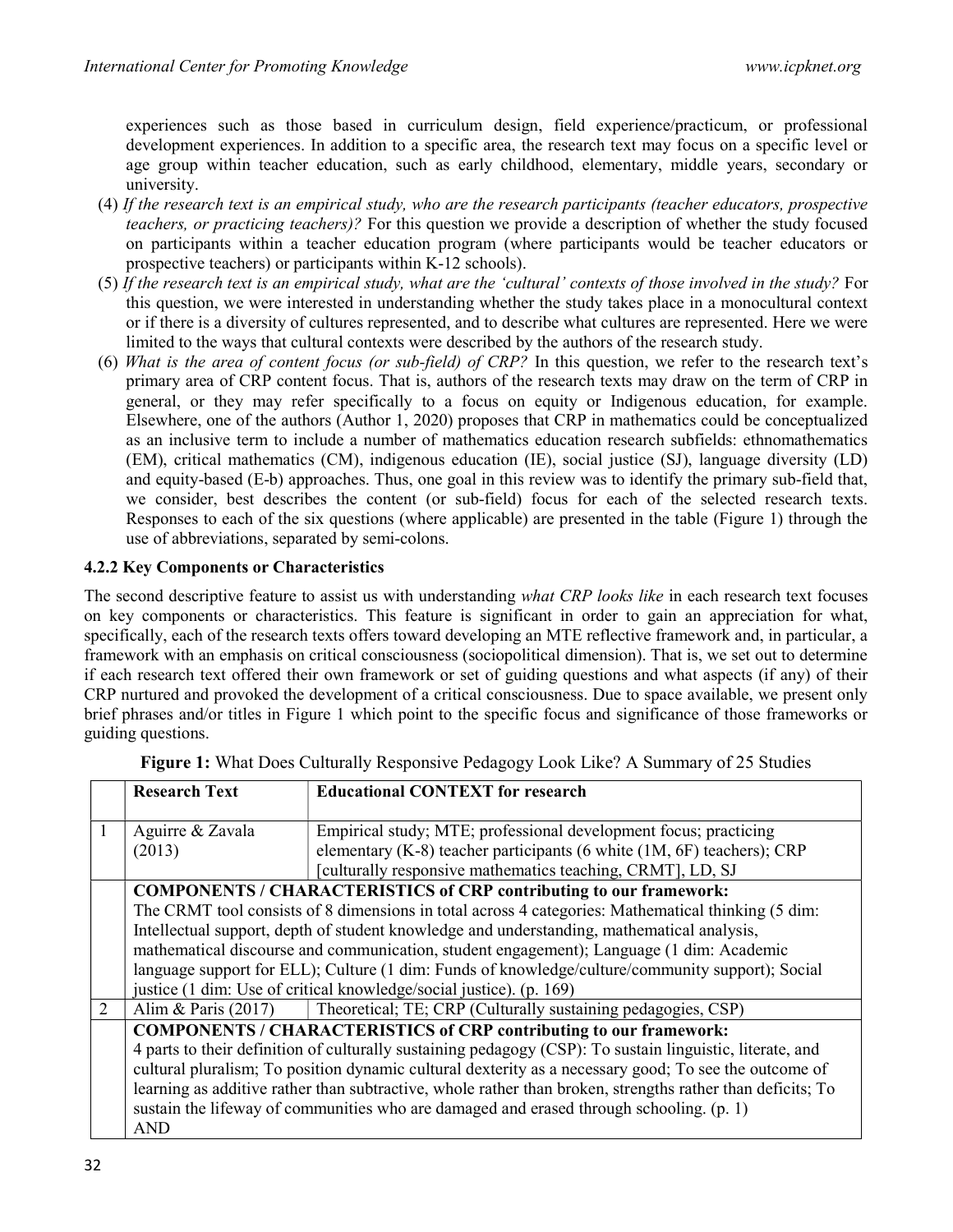|                                                                                                     | 3 "loving critiques" based in problematizing asset pedagogies: critiques of enactments of asset<br>pedagogies; sustaining dynamic community practices; critical reflexivity on cultural practices. (pp. 4-10) |                                                                                                                                                                                                             |  |  |
|-----------------------------------------------------------------------------------------------------|---------------------------------------------------------------------------------------------------------------------------------------------------------------------------------------------------------------|-------------------------------------------------------------------------------------------------------------------------------------------------------------------------------------------------------------|--|--|
|                                                                                                     |                                                                                                                                                                                                               |                                                                                                                                                                                                             |  |  |
|                                                                                                     |                                                                                                                                                                                                               |                                                                                                                                                                                                             |  |  |
| $\overline{3}$                                                                                      | Averill, et al (2020)                                                                                                                                                                                         | Empirical (self-study); MTE; curriculum focus; 5 teacher educator                                                                                                                                           |  |  |
|                                                                                                     |                                                                                                                                                                                                               | participants (3 Maori & 2 NZ European); IE, E-b                                                                                                                                                             |  |  |
|                                                                                                     |                                                                                                                                                                                                               | <b>COMPONENTS / CHARACTERISTICS of CRP contributing to our framework:</b>                                                                                                                                   |  |  |
|                                                                                                     |                                                                                                                                                                                                               | 3 main factors affecting the MTE's teaching and research: Responsiveness to educational perspectives                                                                                                        |  |  |
|                                                                                                     |                                                                                                                                                                                                               | (being flexible to changing policies, changing student needs, and feedback on their work);<br>Responsiveness to culture (having natives to the culture share knowledge with the non-natives and non-        |  |  |
|                                                                                                     | natives learn about and use culture in their teaching); The way MTEs work together (shared decision                                                                                                           |                                                                                                                                                                                                             |  |  |
|                                                                                                     | making, equal status in planning and teaching, multiple cultural backgrounds and perspectives learning                                                                                                        |                                                                                                                                                                                                             |  |  |
|                                                                                                     | from and with each other). (pp. 9-18)                                                                                                                                                                         |                                                                                                                                                                                                             |  |  |
| $\overline{4}$                                                                                      | <b>Bennett</b> (2012)                                                                                                                                                                                         | Empirical; TE; field experience focus; elementary; 35 prospective teacher                                                                                                                                   |  |  |
|                                                                                                     |                                                                                                                                                                                                               | participants (all white, English-speaking, middle class, 18-24); CRP                                                                                                                                        |  |  |
|                                                                                                     |                                                                                                                                                                                                               | <b>COMPONENTS / CHARACTERISTICS of CRP contributing to our framework:</b>                                                                                                                                   |  |  |
|                                                                                                     |                                                                                                                                                                                                               | The 5 dimensions of multicultural education (taken from Banks, 2001): Content integration; Knowledge                                                                                                        |  |  |
|                                                                                                     |                                                                                                                                                                                                               | construction; Prejudice reduction; Equity pedagogy; Empowering school culture. (p. 383)                                                                                                                     |  |  |
| 5                                                                                                   | Boutte (2018)                                                                                                                                                                                                 | Theoretical; TE; curriculum/course development focus; early childhood (P-3);<br>SE US white university; CRP, E-b                                                                                            |  |  |
|                                                                                                     |                                                                                                                                                                                                               | <b>COMPONENTS / CHARACTERISTICS of CRP contributing to our framework:</b>                                                                                                                                   |  |  |
|                                                                                                     | Course design integrated Ladson-Billing's (2005) 3 dimensions of culturally relevant pedagogy                                                                                                                 |                                                                                                                                                                                                             |  |  |
| (academic achievement, cultural competence and critical consciousness) with 4 other key components: |                                                                                                                                                                                                               |                                                                                                                                                                                                             |  |  |
| Understanding structural inequities and institutionalized oppression; Understanding various social  |                                                                                                                                                                                                               |                                                                                                                                                                                                             |  |  |
|                                                                                                     | identities; Understanding funds of knowledge, wisdom, and strengths of children, families, and<br>communities; Engaging in praxis. (p. 174)                                                                   |                                                                                                                                                                                                             |  |  |
| 6                                                                                                   | Brown-Jeffy & Cooper                                                                                                                                                                                          | Literature review; K-12 teacher context; CRP, CM (through CRT)                                                                                                                                              |  |  |
|                                                                                                     | (2011)                                                                                                                                                                                                        |                                                                                                                                                                                                             |  |  |
|                                                                                                     |                                                                                                                                                                                                               | <b>COMPONENTS / CHARACTERISTICS of CRP contributing to our framework:</b>                                                                                                                                   |  |  |
|                                                                                                     |                                                                                                                                                                                                               | 5 themes (with several sub-concepts under each theme) in their conceptual framework of CRP teaching                                                                                                         |  |  |
|                                                                                                     |                                                                                                                                                                                                               | behaviors: Identity and achievement (5 sub-concepts: Identity development, cultural heritage, multiple<br>perspectives, affirmation of diversity, public validation of home-community cultures); Equity and |  |  |
|                                                                                                     |                                                                                                                                                                                                               | excellence (4 sub-concepts: Dispositions, multicultural curriculum content, equal access, high                                                                                                              |  |  |
|                                                                                                     | expectations for all); Developmental appropriateness (3 sub-concepts: Learning styles, teaching styles,                                                                                                       |                                                                                                                                                                                                             |  |  |
|                                                                                                     | cultural variation in psychological needs); Teaching the whole child (5 sub-concepts: Skill development                                                                                                       |                                                                                                                                                                                                             |  |  |
|                                                                                                     |                                                                                                                                                                                                               | in cultural context, bridge home/school/community, learning outcomes, supportive learning community,                                                                                                        |  |  |
|                                                                                                     | empower students); Student-teacher relationships (4 sub-concepts: Caring, relationships, interaction,<br>classroom atmosphere). (pp. 71-77)                                                                   |                                                                                                                                                                                                             |  |  |
| 7                                                                                                   | Chen, Nimmo, & Fraser                                                                                                                                                                                         | Literature review; TE; classroom focus; early childhood; E-b (through anti-                                                                                                                                 |  |  |
|                                                                                                     | (2009)                                                                                                                                                                                                        | bias focus)                                                                                                                                                                                                 |  |  |
|                                                                                                     |                                                                                                                                                                                                               | The COMPONENTS / CHARACTERISTICS of CRP contributing to our framework:                                                                                                                                      |  |  |
|                                                                                                     |                                                                                                                                                                                                               | A self-study tool focused on anti-bias curriculum with 4 sections: Self-awareness; Physical environment;                                                                                                    |  |  |
| 8                                                                                                   | Dray & Wisneski                                                                                                                                                                                               | Pedagogical environment; Relationship with families and community. (p. 104)<br>Theoretical; TE; professional development focus; K-12; CRP, LD, E-b                                                          |  |  |
|                                                                                                     | (2011)                                                                                                                                                                                                        |                                                                                                                                                                                                             |  |  |
|                                                                                                     |                                                                                                                                                                                                               | <b>COMPONENTS / CHARACTERISTICS of CRP contributing to our framework:</b>                                                                                                                                   |  |  |
|                                                                                                     | 5 actions based in a process of mindful reflection and communication on part of teacher: Examine own                                                                                                          |                                                                                                                                                                                                             |  |  |
|                                                                                                     | assumptions, prejudices, and biases; Describe, without interpreting, student behaviors; Interpret                                                                                                             |                                                                                                                                                                                                             |  |  |
|                                                                                                     |                                                                                                                                                                                                               | behaviors in a non-deficit way; Consider alternative ways that students may be demonstrating                                                                                                                |  |  |
|                                                                                                     | engagement and attentiveness; Reflect on how/if you have different behavioral expectations for different                                                                                                      |                                                                                                                                                                                                             |  |  |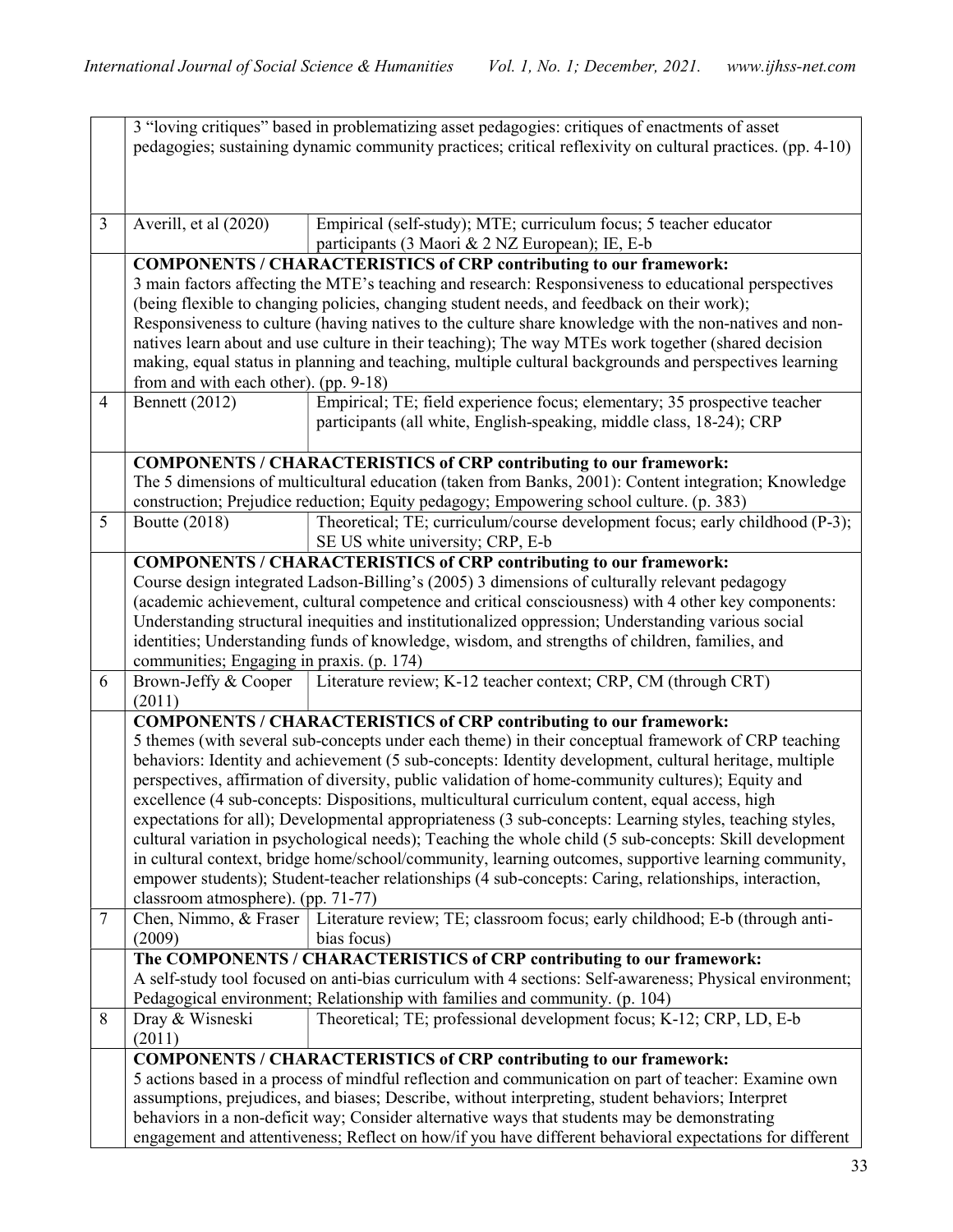|    | children. (p. 34)                                                                                                                                      |                                                                                                                                                                                                  |  |  |  |
|----|--------------------------------------------------------------------------------------------------------------------------------------------------------|--------------------------------------------------------------------------------------------------------------------------------------------------------------------------------------------------|--|--|--|
| 9  | Gallivan (2017)                                                                                                                                        | Empirical; MTE; curriculum focus; middle school; 4 prospective teacher                                                                                                                           |  |  |  |
|    |                                                                                                                                                        | participants (1 female, 3 male; all 4 White middle-class at a mid-Atlantic US                                                                                                                    |  |  |  |
|    |                                                                                                                                                        | university); CRP                                                                                                                                                                                 |  |  |  |
|    | <b>COMPONENTS / CHARACTERISTICS of CRP contributing to our framework:</b>                                                                              |                                                                                                                                                                                                  |  |  |  |
|    | The 5 components of their Analytic Framework for Revising a High-Level Mathematics Task to Be                                                          |                                                                                                                                                                                                  |  |  |  |
|    | Culturally Relevant: Connects to students' nonmathematical funds of knowledge; Connects to the                                                         |                                                                                                                                                                                                  |  |  |  |
|    |                                                                                                                                                        | mathematics in the context; Connects to students' mathematical funds of knowledge; Maintains or raises<br>cognitive demand; Addresses the same mathematics content as the original task. (p. 97) |  |  |  |
| 10 | Gay (2018)                                                                                                                                             | Theoretical; TE and general ed; CRP                                                                                                                                                              |  |  |  |
|    |                                                                                                                                                        |                                                                                                                                                                                                  |  |  |  |
|    |                                                                                                                                                        | <b>COMPONENTS / CHARACTERISTICS of CRP contributing to our framework:</b>                                                                                                                        |  |  |  |
|    | 8 descriptors which comprise a 'character profile' of culturally responsive teaching (CRT). CRT is:                                                    |                                                                                                                                                                                                  |  |  |  |
|    | Validating; Comprehensive and inclusive; Multidimensional; Empowering; Transformative;<br>Emancipatory; Humanistic; Normative and ethical. (pp. 36-46) |                                                                                                                                                                                                  |  |  |  |
|    | <b>AND</b>                                                                                                                                             |                                                                                                                                                                                                  |  |  |  |
|    | 4 dimensions of culturally responsive teaching: Caring (Ch. 3); Communication (Ch. 4); Curriculum                                                      |                                                                                                                                                                                                  |  |  |  |
|    |                                                                                                                                                        | (Ch. 5); Instruction (teaching & learning) (Ch. 6). (p. xxxiii)                                                                                                                                  |  |  |  |
| 11 | Gist (2014)                                                                                                                                            | Empirical; TE; classroom & curriculum focus; university; teacher educator                                                                                                                        |  |  |  |
|    |                                                                                                                                                        | participants (of students of color); CRP                                                                                                                                                         |  |  |  |
|    |                                                                                                                                                        | <b>COMPONENTS / CHARACTERISTICS of CRP contributing to our framework:</b>                                                                                                                        |  |  |  |
|    | 7 pedagogical dimensions of CRP: Acting as a change agent; Empowering instructional practices;                                                         |                                                                                                                                                                                                  |  |  |  |
|    | Learning about students and communities; Cultural competence and congruity; Sociopolitical<br>consciousness; Caring; High expectations. (p. 265)       |                                                                                                                                                                                                  |  |  |  |
| 12 | Gutiérrez (2012)                                                                                                                                       | Theoretical; MTE/ME; Equity-based (E-b)                                                                                                                                                          |  |  |  |
|    |                                                                                                                                                        |                                                                                                                                                                                                  |  |  |  |
|    |                                                                                                                                                        | <b>COMPONENTS / CHARACTERISTICS of CRP contributing to our framework:</b>                                                                                                                        |  |  |  |
| 13 | Han, et al (2014)                                                                                                                                      | 4 dimensions of equity: Access; Achievement; Identity; Power. (pp. 33-34)<br>Empirical (self-study); TE; all aspects of TE experience; university; 7 teacher                                     |  |  |  |
|    |                                                                                                                                                        | educator participants (representing 5 different cultural/linguistic                                                                                                                              |  |  |  |
|    |                                                                                                                                                        | backgrounds); CRP                                                                                                                                                                                |  |  |  |
|    |                                                                                                                                                        | <b>COMPONENTS / CHARACTERISTICS of CRP contributing to our framework:</b>                                                                                                                        |  |  |  |
|    | Framework of how they enact CRP which identified 3 major themes, each with related sub-themes:                                                         |                                                                                                                                                                                                  |  |  |  |
|    |                                                                                                                                                        | Teaching practice; Building relationship through teaching and advising; Program development. (p. 299)                                                                                            |  |  |  |
|    | <b>AND</b>                                                                                                                                             |                                                                                                                                                                                                  |  |  |  |
|    |                                                                                                                                                        | Framework of tensions encountered when attempting to actualize CRP which included 3 categories:                                                                                                  |  |  |  |
| 14 | Jester & Fickel $(2013)$                                                                                                                               | Students; Institutional structure; Colleagues. (p. 302)<br>Empirical; TE; field experience focus; K-12; 53 prospective teacher                                                                   |  |  |  |
|    |                                                                                                                                                        | participants (91% White, 74% female); CRP, IE                                                                                                                                                    |  |  |  |
|    |                                                                                                                                                        | <b>COMPONENTS / CHARACTERISTICS of CRP contributing to our framework:</b>                                                                                                                        |  |  |  |
|    |                                                                                                                                                        | 3 components of a culturally responsive teacher education curriculum: A culturally responsive                                                                                                    |  |  |  |
|    |                                                                                                                                                        | conceptual framework that focuses on CRT practices; An emphasis on cultivating critical sociocultural                                                                                            |  |  |  |
|    |                                                                                                                                                        | consciousness; Direct engagement with culturally relevant knowledge and epistemologies. (p. 194)                                                                                                 |  |  |  |
|    | <b>AND</b>                                                                                                                                             |                                                                                                                                                                                                  |  |  |  |
|    |                                                                                                                                                        | 2 components of sociocultural consciousness: One's awareness of self and others as cultural beings; A                                                                                            |  |  |  |
|    | 195)                                                                                                                                                   | structural orientation that accounts for the sociopolitical/cultural contexts of schools and schooling. (p.                                                                                      |  |  |  |
| 15 | Kitchen & Hodson                                                                                                                                       | Empirical; TE; classroom & curriculum focus; 8 teacher educator participants                                                                                                                     |  |  |  |
|    | (2013)                                                                                                                                                 | (6 Euro-Canadian, 2 Aboriginal); CRP, IE                                                                                                                                                         |  |  |  |
|    |                                                                                                                                                        | <b>COMPONENTS / CHARACTERISTICS of CRP contributing to our framework:</b>                                                                                                                        |  |  |  |
|    | 5 key themes to create a model for culturally responsive Aboriginal teacher education: Relational                                                      |                                                                                                                                                                                                  |  |  |  |
|    | knowing; Promoting self identity and cultural identity; Teaching through language and culture;                                                         |                                                                                                                                                                                                  |  |  |  |
|    | Curriculum and pedagogical expertise; Epistemic conversations with Aboriginal staff. (p. 154)                                                          |                                                                                                                                                                                                  |  |  |  |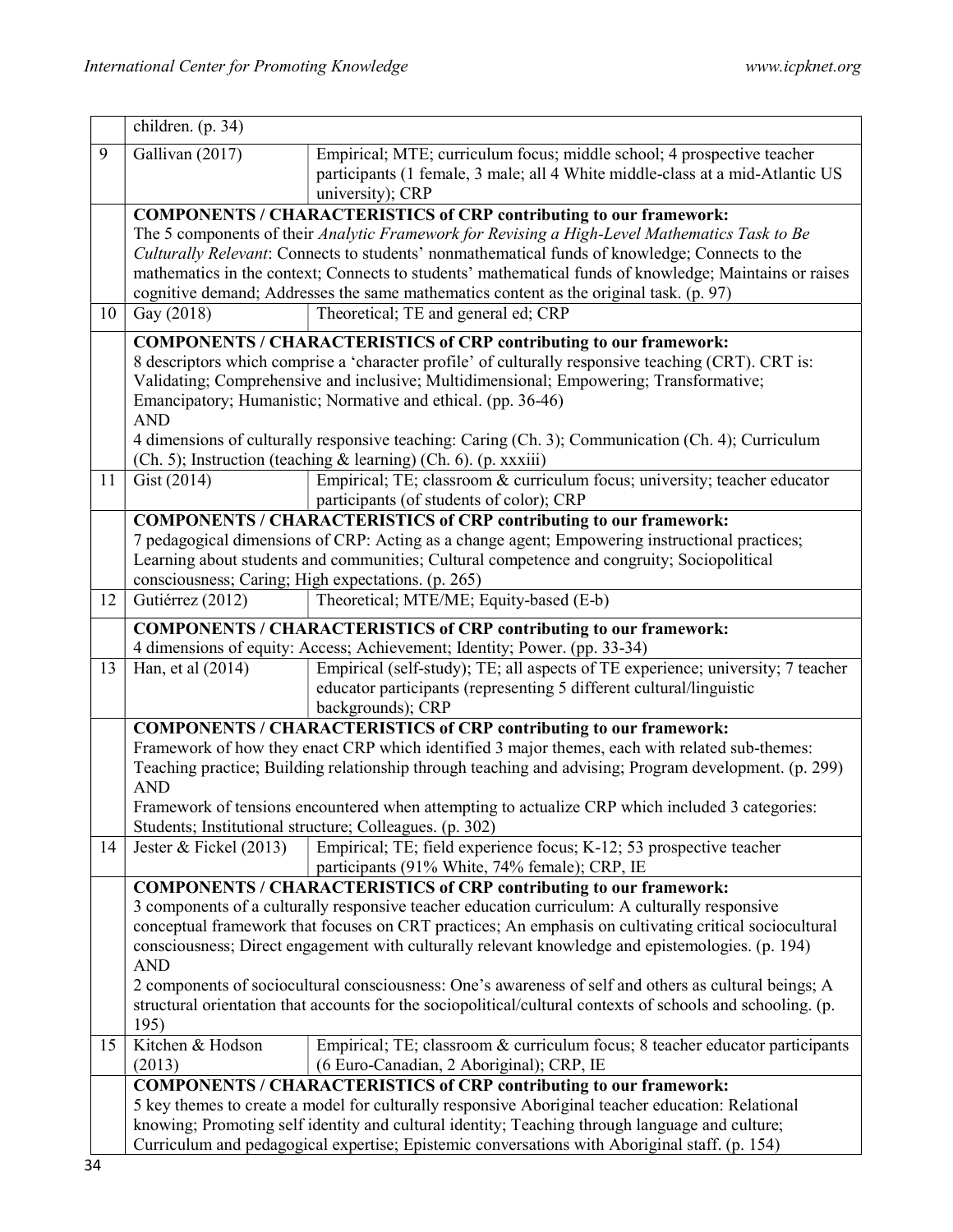| 16 | Ladson-Billings (1995)                                                                                                                                                                  | Theoretical; TE; classroom focus; K-12; CRP (R for relevant)                                               |  |  |
|----|-----------------------------------------------------------------------------------------------------------------------------------------------------------------------------------------|------------------------------------------------------------------------------------------------------------|--|--|
|    |                                                                                                                                                                                         | <b>COMPONENTS / CHARACTERISTICS of CRP contributing to our framework:</b>                                  |  |  |
|    | 3 broad propositions about successful teachers' beliefs and ideologies: Conceptions of self and others;                                                                                 |                                                                                                            |  |  |
|    |                                                                                                                                                                                         | Social relations; Conceptions of knowledge. (pp. 478-482)                                                  |  |  |
| 17 | Ladson-Billings (2006)                                                                                                                                                                  | Theoretical; TE; classroom focus; K-12; CRP (R for relevant)                                               |  |  |
|    |                                                                                                                                                                                         | <b>COMPONENTS / CHARACTERISTICS of CRP contributing to our framework:</b>                                  |  |  |
|    |                                                                                                                                                                                         | 3 components of culturally relevant mathematics pedagogy: Academic success; Cultural competence;           |  |  |
|    | Critical consciousness. (pp. 34-37)                                                                                                                                                     |                                                                                                            |  |  |
|    | <b>AND</b>                                                                                                                                                                              |                                                                                                            |  |  |
|    | 4 salient elements of teacher thinking that contribute to CRT: Social contexts; Students; Curriculum;                                                                                   |                                                                                                            |  |  |
|    | Instruction. (pp. 30-33)                                                                                                                                                                |                                                                                                            |  |  |
| 18 | Lingard & Keddie                                                                                                                                                                        | Empirical; TE; classroom focus; K-12; practicing K-12 teacher participants                                 |  |  |
|    | (2013)                                                                                                                                                                                  | (24 Queensland, Australia schools); SJ                                                                     |  |  |
|    |                                                                                                                                                                                         | <b>COMPONENTS / CHARACTERISTICS of CRP contributing to our framework:</b>                                  |  |  |
|    | 4 dimensions for a total of 20 elements of productive pedagogies: Intellectual quality (6 elements:                                                                                     |                                                                                                            |  |  |
|    | Problematic knowledge, higher-order thinking, depth of knowledge, depth of students' understanding,                                                                                     |                                                                                                            |  |  |
|    |                                                                                                                                                                                         | substantive conversation, metalanguage); Connectedness (4 elements: Connectedness to world beyond          |  |  |
|    |                                                                                                                                                                                         | classroom, knowledge integration, background knowledge, problem-based curriculum); Supportiveness          |  |  |
|    |                                                                                                                                                                                         | (5 elements: Students' direction, explicit quality performance criteria, social support, academic          |  |  |
|    |                                                                                                                                                                                         | engagement, student self-regulation); Working with and valuing difference (5 elements: Cultural            |  |  |
|    |                                                                                                                                                                                         | knowledges, active citizenship, narrative, group identities in learning communities, representation). (pp. |  |  |
|    | 434-436)                                                                                                                                                                                |                                                                                                            |  |  |
| 19 | Lucas & Villegas                                                                                                                                                                        | Theoretical; TE, curriculum focus; university; LD (Linguistically responsive                               |  |  |
|    | (2013)                                                                                                                                                                                  | teaching, LRT)                                                                                             |  |  |
|    |                                                                                                                                                                                         | <b>COMPONENTS / CHARACTERISTICS of CRP contributing to our framework:</b>                                  |  |  |
|    | 3 orientations of linguistically responsive teaching: Sociolinguistic consciousness; Value for linguistic<br>diversity; Inclination to advocate for English language learners. (p. 101) |                                                                                                            |  |  |
|    | <b>AND</b>                                                                                                                                                                              |                                                                                                            |  |  |
|    | 4 types of pedagogical knowledge and skills of linguistically responsive teaching: Strategies for learning                                                                              |                                                                                                            |  |  |
|    |                                                                                                                                                                                         | about background of ELLs; Principles of second language learning; Identify language demands of tasks;      |  |  |
|    |                                                                                                                                                                                         | Strategies for scaffolding instruction for ELLs. (pp. 101-102)                                             |  |  |
| 20 | Morrison, et al (2008)                                                                                                                                                                  | Literature review; K-12 teacher context; 45 K-12 classroom-based research                                  |  |  |
|    |                                                                                                                                                                                         | studies reviewed; CRP, SJ                                                                                  |  |  |
|    |                                                                                                                                                                                         | <b>COMPONENTS / CHARACTERISTICS of CRP contributing to our framework:</b>                                  |  |  |
|    |                                                                                                                                                                                         | 3 tenets of Ladson-Billings, with each being elaborated upon in terms of example teacher actions which     |  |  |
|    |                                                                                                                                                                                         | can be operationalized in support of that tenet of CRP: High expectations (5 actions:                      |  |  |
|    |                                                                                                                                                                                         | Modeling/scaffolding/clarification of curriculum, students' strengths as instructional starting points,    |  |  |
|    |                                                                                                                                                                                         | investing/responsibility for students' success, creating/nurturing cooperative environments, high          |  |  |
|    |                                                                                                                                                                                         | behavioral expectations); Cultural competence (3 actions: Reshaping prescribed curriculum, building on     |  |  |
|    |                                                                                                                                                                                         | students' funds of knowledge, school/community relationships); Critical consciousness (4 actions:          |  |  |
|    |                                                                                                                                                                                         | Critical literacy, engaging students in social justice work, making explicit power dynamics of society,    |  |  |
|    | sharing power in the classroom). (pp. 435-443)                                                                                                                                          |                                                                                                            |  |  |
| 21 | Nicol, et al (2020)                                                                                                                                                                     | Theoretical, MTE/ME; curriculum & classroom focus; CRP, IE                                                 |  |  |
|    |                                                                                                                                                                                         | <b>COMPONENTS / CHARACTERISTICS of CRP contributing to our framework:</b>                                  |  |  |
|    |                                                                                                                                                                                         | Archibald's (2008) principles of Indigenous storywork, including: Respect; Reciprocity; Reverence;         |  |  |
|    |                                                                                                                                                                                         | Responsibility; Interrelatedness; Synergy; Holism. (pp. 6-9)                                               |  |  |
|    | <b>AND</b>                                                                                                                                                                              |                                                                                                            |  |  |
|    |                                                                                                                                                                                         | 4 characteristics of culturally responsive mathematics education experienced in relation and responsive    |  |  |
|    | to community and cultural interests: Focus on relationships with mathematics with/in communities;                                                                                       |                                                                                                            |  |  |
|    |                                                                                                                                                                                         | Acknowledge place/land in considering other ways of being mathematical; Commit to building and             |  |  |
|    | sustaining reciprocal relationships; Create ethical spaces and critical stances. (p. 13)                                                                                                |                                                                                                            |  |  |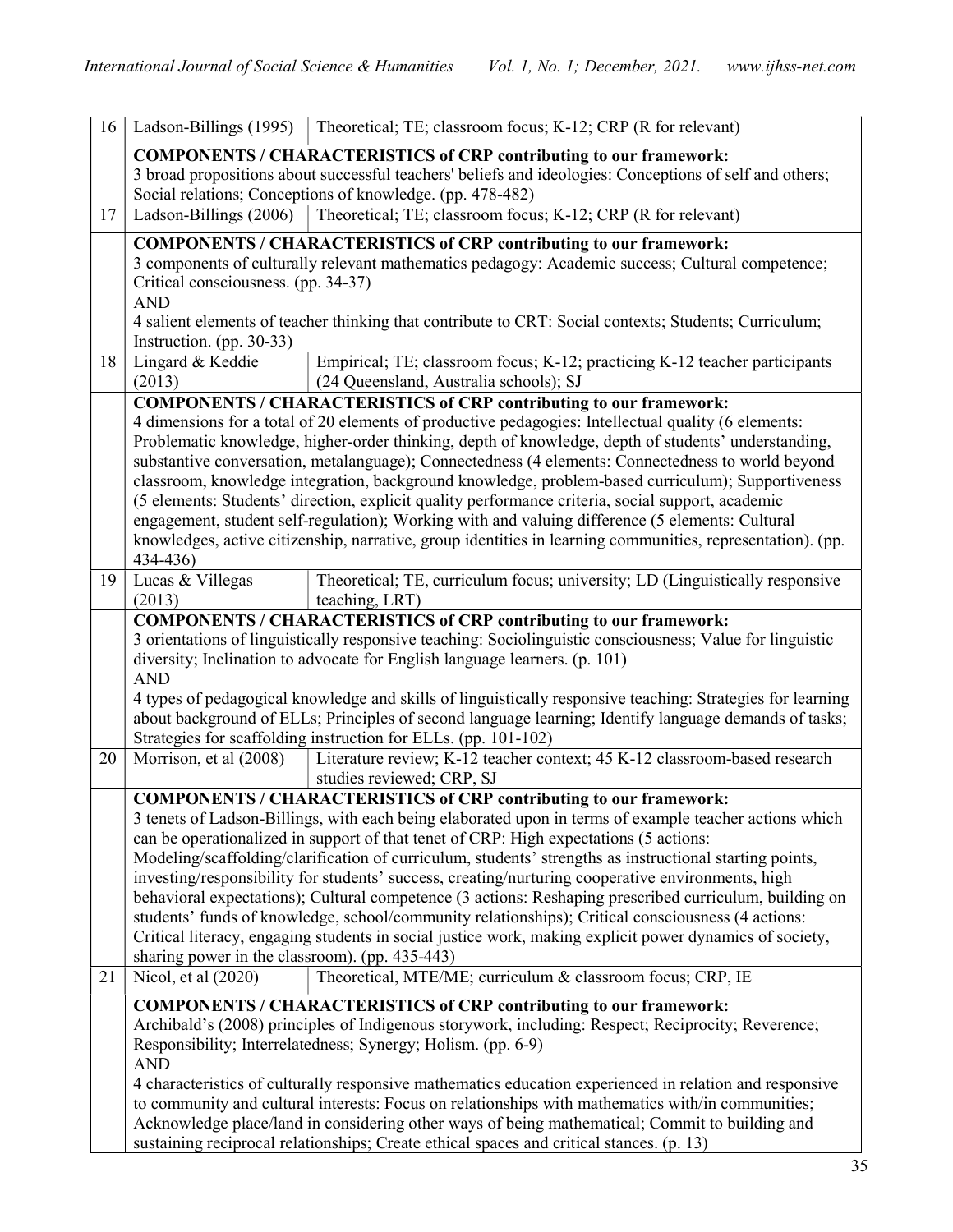| 22 | Ragoonaden, et al                                                                                                  | Empirical (self-study); TE; curriculum focus; university; 3 teacher educator |  |
|----|--------------------------------------------------------------------------------------------------------------------|------------------------------------------------------------------------------|--|
|    | (2015)                                                                                                             | participants (2 present as racialized persons); SJ, LD                       |  |
|    | <b>COMPONENTS / CHARACTERISTICS of CRP contributing to our framework:</b>                                          |                                                                              |  |
|    | Drawing on Egbo (2009), presents 4 pedagogical frameworks that teacher educators can adopt when                    |                                                                              |  |
|    | introducing diversity to students: Diversity pedagogy; Critical pedagogy; Peace education;                         |                                                                              |  |
|    | Transformative learning (which includes culturally responsive pedagogy and anti-racist pedagogy). (p. 9<br>of $16$ |                                                                              |  |
| 23 | Sheets (2009)                                                                                                      | Theoretical; K-12; CRP (Diversity Pedagogy Theory, DPT)                      |  |
|    | <b>COMPONENTS / CHARACTERISTICS of CRP contributing to our framework:</b>                                          |                                                                              |  |
|    | The 8 dimensions of diversity pedagogy theory: Diversity; Identity; Social interaction; Culturally safe            |                                                                              |  |
|    | classroom context; Language; Culturally inclusive content; Instruction; Assessment (pp. 12-13)                     |                                                                              |  |
| 24 | Vass $(2017)$                                                                                                      | Empirical; TE; field experience focus; secondary; 3 prospective teacher      |  |
|    |                                                                                                                    | participants (all 3 presenting as racialized persons); CRP                   |  |
|    |                                                                                                                    | <b>COMPONENTS / CHARACTERISTICS of CRP contributing to our framework:</b>    |  |
|    | 3 barriers that negatively impacted on the prospective teachers in terms of enacting CRP: Mentor                   |                                                                              |  |
|    | teachers encouraged limited and limiting focus in terms of pedagogy, curriculum, and assessment;                   |                                                                              |  |
|    | Resistance from mentors to seeing the need for change or what PTs have to offer; Concerns with being               |                                                                              |  |
|    | evaluated during the professional experience. (p. 456-459)                                                         |                                                                              |  |
| 25 | White, et al $(2016)$                                                                                              | Empirical; MTE; classroom & curriculum; prospective K-12 teacher             |  |
|    |                                                                                                                    | participants; CRP                                                            |  |
|    |                                                                                                                    | <b>COMPONENTS / CHARACTERISTICS of CRP contributing to our framework:</b>    |  |
|    | The 3 goals of their cultural awareness unit: Develop awareness of the role of culture in the teaching and         |                                                                              |  |
|    | learning of mathematics; Develop awareness of stereotypes about who can do mathematics; Develop                    |                                                                              |  |
|    | strategies to teach mathematics to all students. (p. 165)                                                          |                                                                              |  |

# 5. Implications: New Directions for Culturally Responsive Pedagogy

CRP has been widely applied, yet misunderstood and misrepresented by scholars and practitioners (Young, 2010), often lacking the critical edge (Alim & Paris, 2017) and the sociopolitical consciousness (Ladson-Billings, 2014, 2017). The review of frameworks and perspectives on CRP organized in this paper provides a theoretical grounding and expression of the components and dimensions needed in a living version of CRP. This review offers MTEs and teacher educators a comprehensive view (a window) into the variety of ways in which scholars are conceptualizing, 'measuring,' and delineating CRP in teacher education. In fact, this review can serve as an indicator or barometer of where and how the field is evolving. In addition, the review can serve as a tool which supports teacher educators in comparing their own understandings of CRP with the understandings of others in the field, as well as a tool with which to interrogate enactments of CRP in their own practice. In that sense, this review not only serves as a window into how CRP is being conceptualized by teacher educators but also as a mirror (Styles, 1988), supporting teacher educators in taking on a critical edge to teaching and to examining ways to better model the development of a sociopolitical consciousness.

To further this work, our next steps are to use this review to develop a framework of self-reflection questions to guide MTEs in growing their own CRP. In doing this, we recognize many warnings to heed, such as that of Sleeter (2012) who proposes there are four (4) simplifications of CRP to guard against: Cultural celebration, trivialization, essentializing culture, and substituting cultural for political analysis of inequalities (p. 568). We are especially aware of the dangers in trivializing CRP through, for example, the design and implementation of a checklist approach to reflecting on our pedagogy (Authors, in press). As Sleeter (2012) notes, the use of checklists to identify the presence or absence of certain CRP-related practices "reduce complexity and allow taken-for-granted assumptions to replace inquiry" (p. 570). She adds that educators must guard against "reducing [CRP] to steps to follow rather than understanding it as a paradigm for teaching and learning" (p. 569). In other words, CRP is fundamentally a mindset, a lens, or philosophical perspective, that guides how one looks at and thinks about teaching and learning. The commitment of MTEs and other teacher educators to growing their CRP is a process of inquiry, a process which will never be complete. Another area which risks oversimplification substituting cultural for political analysis of inequalities— is one that we guard against in the development of our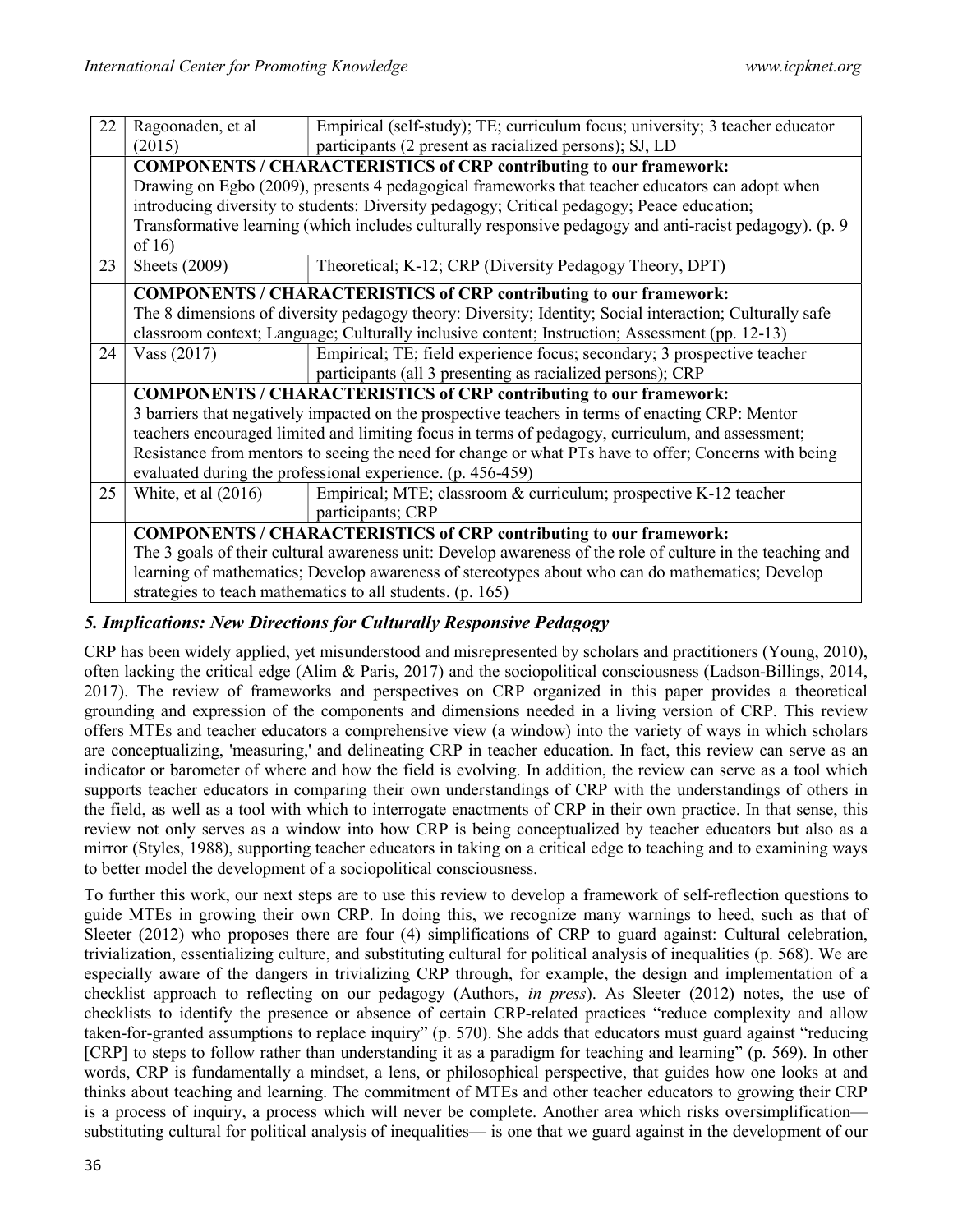framework to preserve the integrity of the sociopolitical consciousness. We adhere to Sleeter's advice for educators to "give priority to a political analysis" (p. 572) which is based in antiracist education, critical race theory and critical pedagogy, while also being fully aware of the need to avoid being too "conceptually dense" (p. 572. This final point reminds us that we hope MTEs can model CRP in ways which convey to PTs that CRP is a viable and productive approach to classroom practice, and not one to be simply dismissed as impractical.

### 6. Concluding Thoughts

This work of framing perspectives to inform MTE growth in CRP is a necessary and critical response to calls to ensure that teacher education programs are adequately modeling and preparing PTs for the diverse and complex classrooms they will encounter. As research suggests, "teacher preparation programs have been slow if not outright resistant to adopt critical frameworks as a programmatic stance for preparing teachers" (Gist, 2019, p. 15 of 26). According to Sobel et al. (2011), focusing teacher educations programs on "coherence between all professional development and a comprehensive program plan of study including courses, internships, activities, assignments, readings, and performance-based assessments" (Sobel et al, 2011, p. 450) may be the most productive approach to cultivating a deep understanding and practice of culturally responsive pedagogy in/for teacher education programs. At the same time, however, we acknowledge that a desire and drive to learn and change must come from within each individual teacher educator. Unless and until mathematics teacher educators themselves take on the responsibility to grow their own CRP, students from diverse cultural and linguistic backgrounds will continue to suffer inequities and injustices within mathematics classrooms.

#### References

- Aguirre, J., & Zavala, M. (2013). Making culturally responsive mathematics teaching explicit: A lesson analysis tool. Pedagogies: An International Journal, 8(2), 163-190.
- Alim, H. S., & Paris, D. (2017). What is culturally sustaining pedagogy and why does it matter? In D. Paris & H. S. Alim (Eds.), Culturally sustaining pedagogies: Teaching and learning for justice in a changing world (pp. 1-21). New York, NY: Teachers College Press.
- Aronson, B., & Laughter, J. (2016). The theory and practice of culturally relevant education: A synthesis of research across content areas. Review of Educational Research, 86(1), 163-206.
- Au, K., & Jordan, C. (1981). Teaching reading to Hawaiian children: Finding a culturally appropriate solution. In H. T. Trueba, G. P. Guthrie, & K. Au (Eds.), Culture and the bilingual classroom: Studies in classroom ethnography (pp. 139–152). Rowley, MA: Newbury.
- Author 1 (2020).
- Authors (2019).
- Authors (2020).
- Authors (2021).
- Authors (in press).
- Averill, R., Anderson, D., Easton, H., Te Maro, P., Smith, D., & Hynds, A. (2009). Culturally responsive reaching of mathematics: Three models from linked studies. Journal of Research in Mathematics Education, 40(2), 157-186.
- Averill, R., Te Maro, Pania, Anderson, D., Easton, H., & Taiwhati, M. (2020). Bicultural mathematics teacher education and research. In C. Nicol, A.J. Dawson, J. Archibald, & F. Glanfield (Eds.), Living Culturally Responsive Mathematics Education with/in Indigenous Communities (pp. 113-135). Boston: Brill Sense.
- Barton, B. (2008). The language of mathematics: Telling mathematical tales. New York: Springer.
- Bennett, S. (2012). Effective facets of a field experience that contributed to eight preservice teachers' developing understandings about culturally responsive teaching. *Urban Education*, 48(3), 380–419. Bishop, A. (1990). Western mathematics: The secret weapon of cultural imperialism. Race & Class,  $32(2)$ , 51-65.
- Boutte (2018). Taking culturally relevant teaching to the big house: Implications for early childhood teacher educators. The New Educator, 14(2), 171-184, DOI: 10.1080/1547688X.2018.1426327
- Brown-Jeffy, S., & Cooper, J. (2011). Toward a conceptual framework of culturally relevant pedagogy: An overview of the conceptual and theoretical literature. Teacher Education Ouarterly, 38(1), 65–84.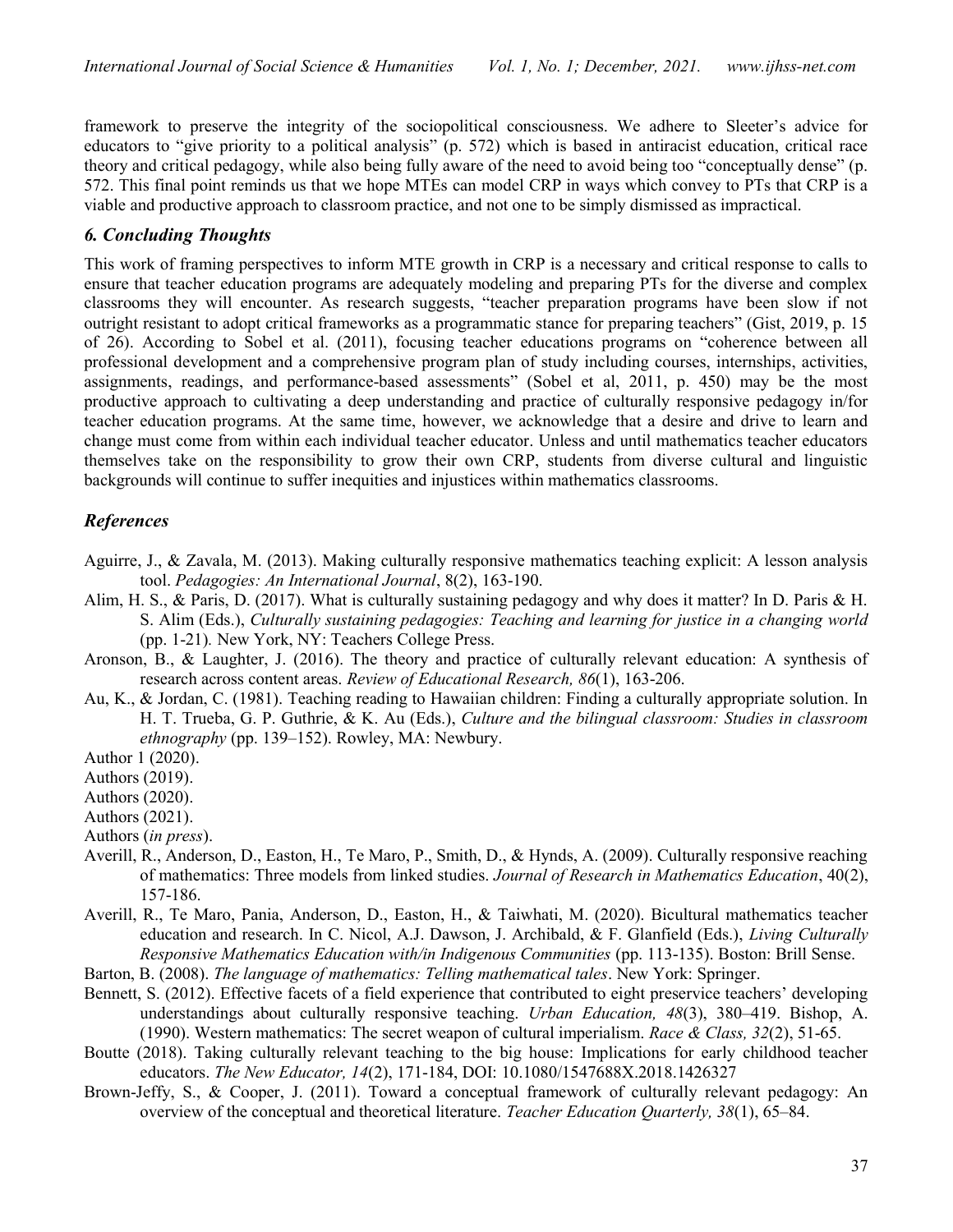- Burton, L. (1994) Clashing epistemologies of mathematics education: Can we see the 'wood' for the 'trees'? Curriculum Studies, 2(2), 203-219.
- Chen, D., Nimmo, J., & Fraser, H. (2009). Becoming a culturally responsive early childhood educator: A tool to support reflection by teachers embarking on the anti-bias journey. *Multicultural Perspectives*,  $11(2)$ , 101-106, DOI: 10.1080/15210960903028784
- Dray, B., & Wisneski, D. (2011). Mindful reflection as a process for developing culturally responsive practices. Teaching Exceptional Children, 44(1), 28-36. Gallivan, H. R. (2017). Supporting prospective middle school teachers' learning to revise a high-level mathematics task to be culturally relevant. Mathematics Teacher Educator, 5(2), 94-121.
- Gay, G. (2010). Culturally Responsive Teaching: Theory, Research, and Practice (2nd edition). New York: Teachers College Press.
- Gist, C. D. (2014). The culturally responsive teacher educator. The Teacher Educator, 49, 265–283.
- Gist, C., Jackson, I., Nightengale-Lee, B., & Allen, K. (2019). Culturally Responsive Pedagogy in Teacher Education. Oxford Research Encyclopedia of Education. Retrieved 26 Feb. 2021, from https://oxfordre.com/education/view/10.1093/acrefore/9780190264093.001.0001/acrefore-9780190264093-e-266.
- Gutiérrez, R. (2012). Context matters: How should we conceptualize equity in mathematics education? In B. Herbel-Eisenmann, J. Choppin, D. Wagner, & D. Pimm (Eds.), Equity in discourse for mathematics education: Theories, practices, and policies (pp. 17–33). New York: Springer.
- Hamilton, M. L., & Pinnegar, S. (2013). A topography of collaboration: Methodology, identity and community in self-study of practice research. Studying Teacher Education, 9, 74–89.
- Han, H.S., Vomvoridi-Ivanović, Jacobs, J., Karanxha, Z, Lypka, A., Topdemir, C., & Feldman, A. (2014). Culturally responsive pedagogy in higher education: A collaborative self-study. Studying Teacher Education, 10(3), 290–312.
- Hug, B., & Möller, K.J. (2005). Collaboration and connectedness in two teacher educators' shared self-study. Studying Teacher Education,  $1(2)$ ,  $123 - 140$ .
- Irvine, J. (1990). Black students and school failure. Westport, CT: Greenwood Press.
- Jester, T. E. & Fickel, L. H. (2013). Cross-cultural field experience in Alaska native villages: Implications for culturally responsive teacher education: The Teacher Educator, 48:185–200.
- Kitchen & Hodson (2013). Living alongside: Teacher educator experiences working in a community-based Aboriginal teacher education program. Canadian Journal of Education, 36(2), 144 - 174.
- Ladson-Billings, G. (1995a). But that's just good teaching! The case for culturally relevant pedagogy. Theory into Practice, 34(3), 159-165.
- Ladson-Billings, G. (1995b). Toward a theory of culturally relevant pedagogy. American Educational Research Journal, 32, 465–491.
- Ladson-Billings, G. (2006). "Yes, But How Do We Do It?" Practicing Culturally Relevant Pedagogy. In C. Lewis, and J. Landsman (eds.), White teachers, diverse classrooms: A guide to building inclusive schools, promoting high expectations, and eliminating racism (pp. 29-43). Sterling, VA: Stylus Publishing, LLC.
- Ladson-Billings, G. (2014). Culturally Relevant Pedagogy 2.0: a.k.a. the Remix. Harvard Educational Review, 84(1), 74-84.
- Ladson-Billings, G. (2017). The (r)evolution will not be standardized: Teacher education, hip hop pedagogy, and culturally relevant pedagogy 2.0. In D. Paris and H. S. Alim (Eds.) Culturally Sustaining Pedagogies (pp. 141-156). New York, NY: Teachers College Press.
- Lin, M., Lake, V.E., & Rice, D. (2008). Teaching anti-bias curriculum in teacher education programs: What and how. Teacher Education Quarterly, 35(2), 187-200.
- Lingard, B., & Keddie, A. (2013). Redistribution, recognition and representation: Working against pedagogies of indifference. Pedagogy, Culture & Society, 21(3), 427-447.
- Lucas, T. & Villegas, A. M. (2013). Preparing linguistically responsive teachers: Laying the foundation in preservice teacher education. Theory Into Practice, 52(2), 98-109. DOI:10.1080/00405841.2013.770327
- McCarty, T., & Lee, T. (2014). Critical culturally sustaining/revitalizing pedagogy and Indigenous education sovereignty. Harvard Educational Review, 84(1), 101-124.